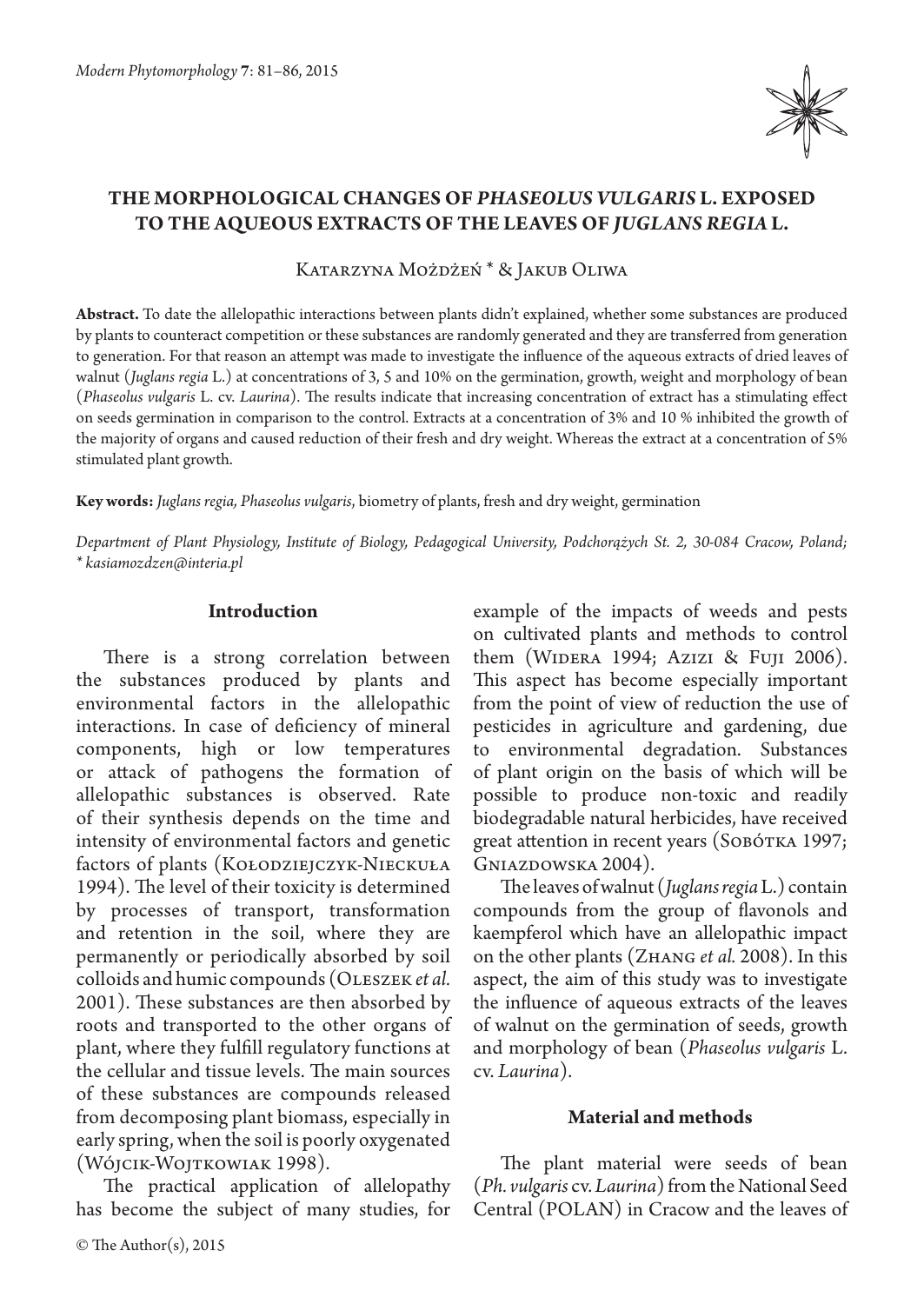

**Fig. 1.** The influence of the aqueous extracts of the leaves of *Juglans regia* on a percent of germinated seeds of *Phaseolus vulgaris* cv. *Laurina*.

walnut (*J. regia*) collected in the summer in the south-eastern Poland and then dried at room temperature.

In the first experiment, extracts at concentrations of 3, 5 and 10% were prepared. For this purpose 3, 5 and 10g of ground, dried leaves of walnut were weighed and drenched by distilled water. After 24 hours these extracts were filtered through Whatman's paper on a Buchner's funnel. Afterwards on the Petri's dishes, previously sterilized with filter paper and soaked by prepared extracts, one hundred seeds of *P. vulgaris* were placed. Thus prepared material was kept in darkness at 25°C for 7 days to determine an impact of extract on the energy and the strength of germination.

In the second experiment, changes in length, weight and water content in the organs of *P. vulgaris*, were determined which grown from seeds germinating on distilled water and which were watered with extracts during the growth. Germinated seeds were planted into pots filled with clean river sand and were placed in a greenhouse at the turn of July and August in 2014. Once a week, the plants were watered with standard medium and on the other days with aqueous extracts.

The statistical analysis was performed by parametric statistical test – ANOVA/MANOVA, using Duncan's test, at probability level  $p \leq 0.05$ , by means of Statistica for Windows 10.0.

#### **Results**

In the first day a greater percentage of germinated seeds were found in the control plants in comparison to the seeds on media saturated with extracts of walnut. After 48 hours a higher percentage of germinated seeds were observed on the Petri's dishes with extracts at concentration 3 and 10%, while the lowest in the control one. In the following days there was an increase in the number of germinated seeds in each of media with extracts. After 7 days the lowest percentage of germinated seeds was observed in case of seeds watered with extract at a concentration of 5%, in comparison to the other extracts and distilled water (Fig. 1).

Biometrical analysis of a root demonstrated significant growth inhibition of this examined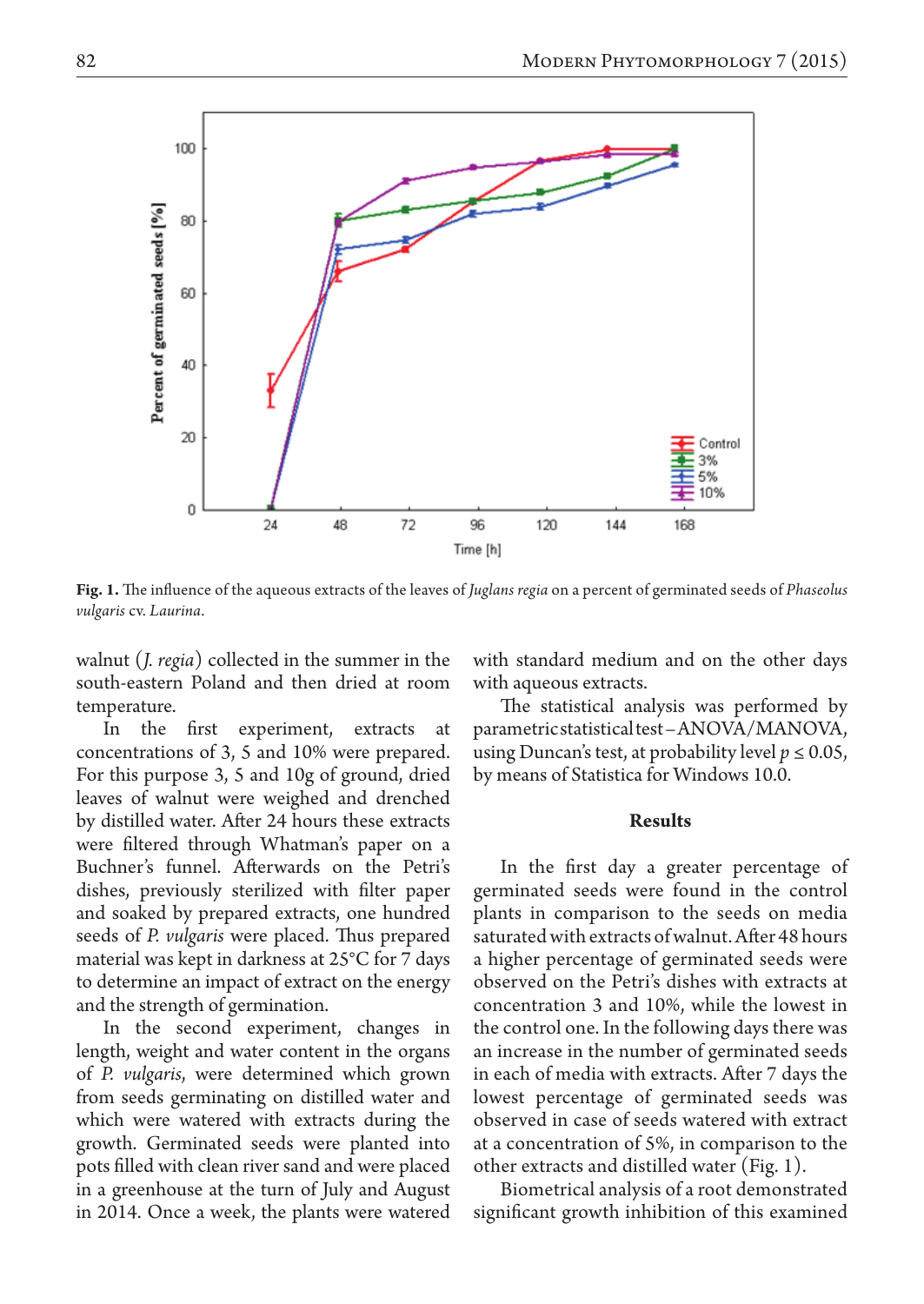organ of plants, which were watered with extract at concentration of 3% in comparison to the control sample. There was no change in the length of the root in all other cases. The control plants have the longest hypocotyl of all other plants. The shortest hypocotyl have plants, which were watered with 3 and 10% extracts in comparison to 5% extract and control sample. In case of epicotyl a significant stimulation of its length was found in the specimens watered with a solution of 5% in comparison to control sample and the other concentration of solutions. The shortest epicotyl had the plants watered with extract of 3%. For extract of 10% no change in the length of epicotyl was observed in comparison to the control sample. The length of the remainder of the shoot was significantly stimulated by the extract of 5% and was inhibited by the extract of 10% in comparison to the other concentrations and control sample (Tab. 1).

The fresh weight of organs of *P. vulgaris*, which were watered with 5% extract of walnut leaves was greater than the fresh weight of plants organs in control sample. The smallest values of fresh weight of root and hypocotyl were recorded in the case of the plants watered by extract 10% while in the case of the petioles, the leaf blades and the remainder of the shoot in plants, which were watered with a solution at concentration of 3% (Tab. 2). The values of dry weight of plants in control and plants watered with extract 5% were similar. The extract of 5% caused decrease of the value of dry weight in comparison to control sample and to the other used extracts (Tab. 3).

The differences in percentage of water content in the organs of plants watered with extracts were statistically significant as compared to the control plants. In the case of the root the largest water content was found in the plants watered with extract of 10%. For the hypocotyl significant decrease of water content in plants watered with extract of walnut leaves at concentration of 5% was observed, compared to the control plants and the extract at concentration of 3%. In the epicotyl there was no difference in the values of the examined parameter. The leaf petioles had the largest water content at a concentration of 3% and the smallest at concentration of 10%. The smallest water content in the leaf blades was observed in the plants watered with extract of 10%, as compared to the other concentrations of the extracts and control sample (Tab. 4).

### **Discussion**

According to Krupa (1970), germination is a complicated cycle of transformations, in which following the transition from the resting phase to the vegetative development takes place. During this process storage substances are decomposed to the simple available compounds, enzymes are activated and vitamins are synthesized. Starch, proteins and lipids are decomposed to the compounds, which are energy sources and substrates for the synthesis of new substances (Lewicki 2010).

The seeds of bean are non-endospermic seeds, which storage substances are accumulated in thickened cotyledons. They consist of embryo, storage tissue and seed coat. The seeds of bean germinated epigeally by growing up the cotyledons over the soil surface, which afterwards become green and serve as photosynthetic organs (Grzesiuk & Kulka 1981). The obtained results allow concluding that the aqueous extracts of the leaves of walnut inhibit germination of bean seeds on the first day and stimulate it for the next days. The most of seeds germinated on the media with the extract of 3% and the least with the extract of 5% in comparison to the control sample (Fig. 1).

The beginning of growth is a result of the end of germination and it's also the next phase of development. From the plants examined in this investigation, the longest organs had the specimens, watered with extracts at concentration of 5%. In contrast, the specimens watered with extract of 3% were definitely shorter in comparison with the control plants. The extract of leaves of walnut at concentration of 3% inhibited the growth of root, hypocotyl and epicotyl, while stimulated the remainder of the shoot (Tab. 1).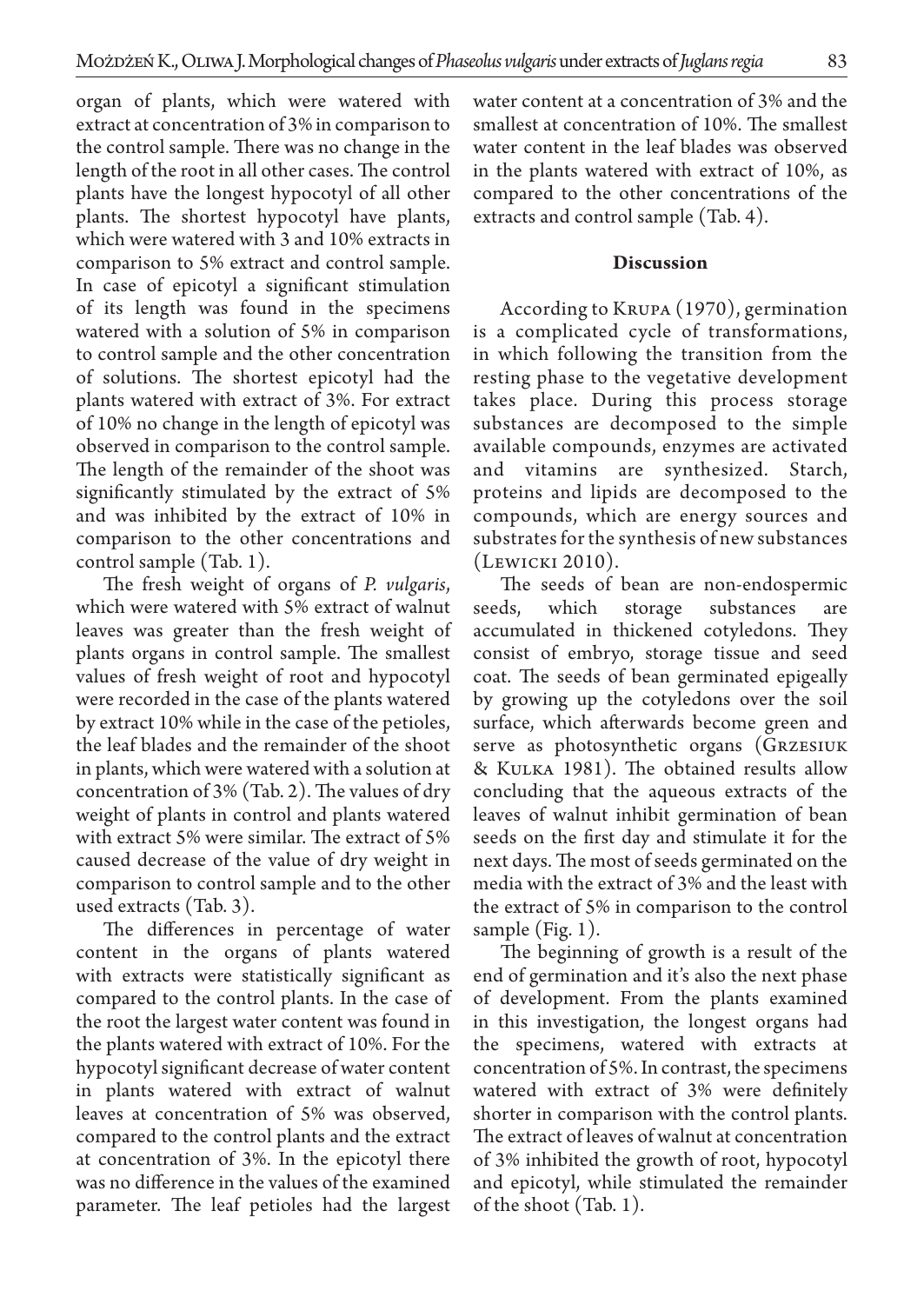|                            | Extracts concentration $\lceil \% \rceil$ |                   |                    |                   |
|----------------------------|-------------------------------------------|-------------------|--------------------|-------------------|
| Organ                      | $\Omega$                                  | 3                 |                    | 10                |
|                            | Length [cm]                               |                   |                    |                   |
| Root                       | $19.82^{\circ}$                           | $18.10^{b}$       | 19.78 <sup>a</sup> | 19.89a            |
| Hypocotyl                  | $6.43^{\circ}$                            | 5.00 <sup>c</sup> | 5.85 <sup>b</sup>  | 4.81 <sup>c</sup> |
| Epycotyl                   | $2.83^{b}$                                | 2.36 <sup>c</sup> | 3.32 <sup>a</sup>  | $2.83^{b}$        |
| The remainder of the shoot | 13.35 <sup>c</sup>                        | $14.55^{b}$       | 15.09 <sup>a</sup> | $12.64^d$         |

**Tab. 1.** The influence of the aqueous extracts of the leaves of *Juglans regia* on the length of the above-ground and underground organs of *Phaseolus vulgaris* cv. *Laurina*; the average values of 5 repetitions, which were marked (on the same line) by different letters, are significantly different by Duncan's test at probability level *p* ≤ 0.05.

**Tab. 2.** The influence of the aqueous extracts of the leaves of *Juglans regia* on the fresh weight of the above-ground and underground organs of *Phaseolus vulgaris* cv. *Laurina*; the average values of 5 repetitions, which were marked (on the same line) by different letters, are significantly different by Duncan's test at probability level *p* ≤ 0.05.

| Organ                      | Extracts concentration $\lceil \% \rceil$ |                    |                   |                   |
|----------------------------|-------------------------------------------|--------------------|-------------------|-------------------|
|                            | $\mathbf{0}$                              | 3                  | 5                 | 10                |
|                            |                                           | Fresh weight $[g]$ |                   |                   |
| Root                       | 5.11 <sup>c</sup>                         | 5.62 <sup>b</sup>  | 6.08 <sup>a</sup> | $4.44^d$          |
| Hypocotyl                  | $0,51^{\circ}$                            | $0,30^\circ$       | $0,40^{\rm b}$    | $0,25^d$          |
| Epycotyl                   | $0,16^{\circ}$                            | $0,12^b$           | $0,16^{\circ}$    | 0,06 <sup>c</sup> |
| Petioles                   | $2.54^{b}$                                | 1.87 <sup>d</sup>  | 3.19a             | 1.94 <sup>c</sup> |
| Leaf blades                | $0.16^{\circ}$                            | 0.06 <sup>d</sup>  | 0.09 <sup>b</sup> | 0.08 <sup>c</sup> |
| The remainder of the shoot | 2.09 <sup>b</sup>                         | 1.62 <sup>d</sup>  | 2.58 <sup>a</sup> | 1.69 <sup>c</sup> |

Independently from concentration, the extracts used in this examination caused changes in the values of fresh and dry weight of *P. vulgaris* compared to the control plants. There was decrease of the fresh weight of plants at all concentration levels of prepared extracts in comparison to the control sample, except the fresh weight of the root, epicotyl and remainder of the shoot, when the plants was watered with extract of 5% (Tab. 2). The plants, watered with extracts of 3 and 10%, had slightly larger values of dry weight of root and smaller values of the other organs. Whereas the plants, which were watered with extract of 5%, had significantly larger values of dry weight of examined organs except of hypocotyl (Tab. 3). The largest changes in the water content in the examined organs of plants were found in plants watered with extract of 10%. In case of the other levels of concentrations, the values of this examined parameter were similar or slightly deviated from control values (Tab. 4).

According to Wójcik-Woj*tkowiak et al.* (1998) the reason of inhibiting the growth and weight reduction of the examined plant organs may be substances, which are present as neutral for other plants in above-grounds and only in the green parts of walnut. These substances are activated after a longer residence time in the soil, even to two meters deep (Harborn 1997). The allelopathic substances of walnut cause disturbances in the functioning of cell membranes and as a result reducing the absorption of mineral substances. In addition, they have an inhibitory effect on the production of chlorophyll, photosynthetic activity of PSII and thus the deactivation of the photosynthesis process and the reduction of weight production (Gniazdowska *et al.* 2004).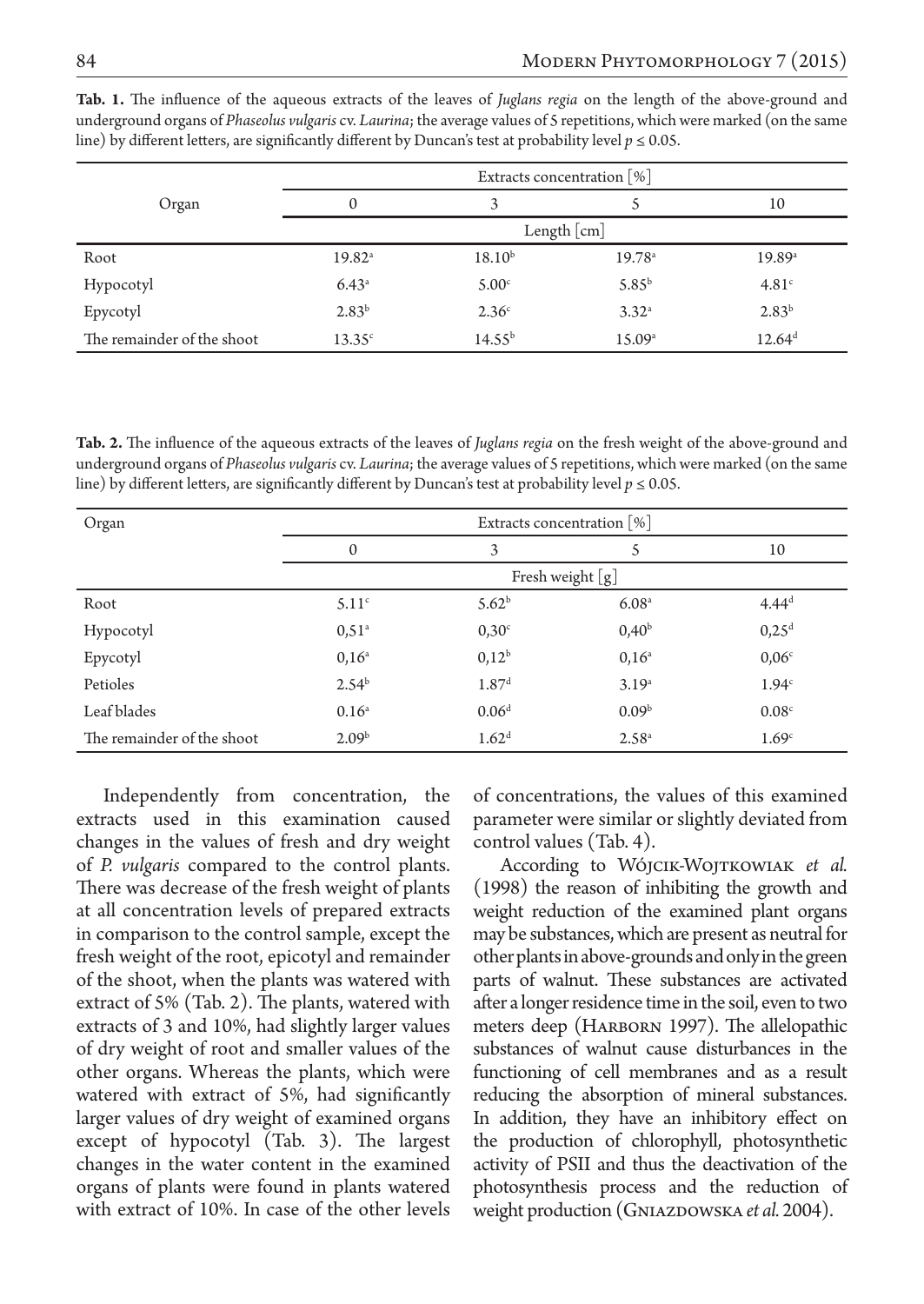|                            | Extracts concentration [%] |                   |                     |                   |  |
|----------------------------|----------------------------|-------------------|---------------------|-------------------|--|
| Organ                      | $\mathbf{0}$               | 3                 |                     | 10                |  |
|                            | Dry weight [g]             |                   |                     |                   |  |
| Root                       | 0.57 <sup>b</sup>          | 0.58 <sup>b</sup> | $0.70$ <sup>a</sup> | $0.42^{\circ}$    |  |
| Hypocotyl                  | 0.17 <sup>a</sup>          | $0.11^{b}$        | $0.09^{bc}$         | 0.07 <sup>c</sup> |  |
| Epycotyl                   | $0.05^{\rm a}$             | 0.04 <sup>b</sup> | $0.05^{\rm a}$      | 0.03 <sup>c</sup> |  |
| Petioles                   | $0.32^{b}$                 | 0.27 <sup>c</sup> | $0.40^{\circ}$      | 0.22 <sup>d</sup> |  |
| Leaf blades                | 0.04 <sup>a</sup>          | 0.01 <sup>a</sup> | $0.05^{\rm a}$      | 0.01 <sup>a</sup> |  |
| The remainder of the shoot | $0.51$ <sup>a</sup>        | 0.16 <sup>b</sup> | 0.59a               | 0.18 <sup>b</sup> |  |

**Tab. 3.** The influence of the aqueous extracts of the leaves of *Juglans regia* on the dry weight of the above-ground and underground organs of *Phaseolus vulgaris* cv. *Laurina*; the average values of 5 repetitions, which were marked (on the same line) by different letters, are significantly different by Duncan's test at probability level *p* ≤ 0.05.

**Tab. 4.** The influence of the aqueous extracts of the leaves of *Juglans regia* on the water content in the above-ground and underground organs of *Phaseolus vulgaris* cv. *Laurina*; the average values of 5 repetitions, which were marked (on the same line) by different letters, are significantly different by Duncan's test at probability level *p* ≤ 0.05.

|                            | Extracts concentration $[\%]$ |                      |                    |                      |  |
|----------------------------|-------------------------------|----------------------|--------------------|----------------------|--|
| Organ                      | $\mathbf{0}$                  | 3                    |                    | 10                   |  |
|                            | Water content [%]             |                      |                    |                      |  |
| Root                       | 88.93 <sup>c</sup>            | 89.72 <sup>b</sup>   | 88.46 <sup>d</sup> | $90.62$ <sup>a</sup> |  |
| Hypocotyl                  | $32.92^a$                     | 36.28 <sup>a</sup>   | $23.84^{b}$        | $27.91^{ab}$         |  |
| Epycotyl                   | 33.19 <sup>a</sup>            | $30.97$ <sup>a</sup> | $32.49^{\circ}$    | $31.24$ <sup>a</sup> |  |
| Petioles                   | $12.43^{b}$                   | $14.35^{\circ}$      | $12.42^{b}$        | 11.40 <sup>c</sup>   |  |
| Leaf blades                | $23.55^{\circ}$               | 17.61 <sup>c</sup>   | 20.77 <sup>b</sup> | 11.23 <sup>d</sup>   |  |
| The remainder of the shoot | 24.17 <sup>a</sup>            | 9.81 <sup>b</sup>    | $22.96^{\circ}$    | 10.59 <sup>b</sup>   |  |

The allelopathic active compounds belong to various chemical groups, what is the main reason for the problems in studying the mechanisms of allelopathic interactions. Moreover many plants secrete several active compounds, which can act comprehensively causing various changes in the morphology of plants.

### **Conclusion**

The obtained results allow concluding that depending on the concentration of the extract and at which stage it's used, the allelopathic substances contained in aqueous extracts of the leaves *J. regia* have either stimulating or inhibiting effect on the germination and growth of *P. vulgaris*.

## **References**

- **Azizi M., Fuji Y. 2006.** Allelopathic effect of some medicinal plant substances on seed germination of *Amaranthus retroflexus* and *Portulaca oleraceae. Acta Hort.* **699**: 61–67.
- **Gniazdowska A., Oracz K., Bogatek R. 2004.**  Allelopatia-nowe interpretacje oddziaływań między roślinami. *Kosmos – Problemy Nauk Biologicznych*  **52 (2)**: 207–217.
- **Grzesiuk S., Kulka K. 1981.** Fizjologia i biochemia nasion. PWR i L.
- **Harborn J.B. 1997.** Ekologia biochemiczna: 275–291. Wyd. PWN, Warszawa.
- **Kołodziejczyk-Nieckuła E. 1994.** Allelopatia. *Wiedza i Życie* **10**: 28–32.
- **Krupa J. 1970.** Rola światła w procesie kiełkowania nasion i zarodników. *Rocznik Naukowo Dydaktyczny WSP w Krakowie –Prace botaniczne II* **39**: 5–17.
- **Lewicki P. 2010.** Kiełki nasion jako źródło cennych składników odżywczych. *ŻYWNOŚĆ. Nauka. Technologia. Jakość* **6 (73)**: 18–33.